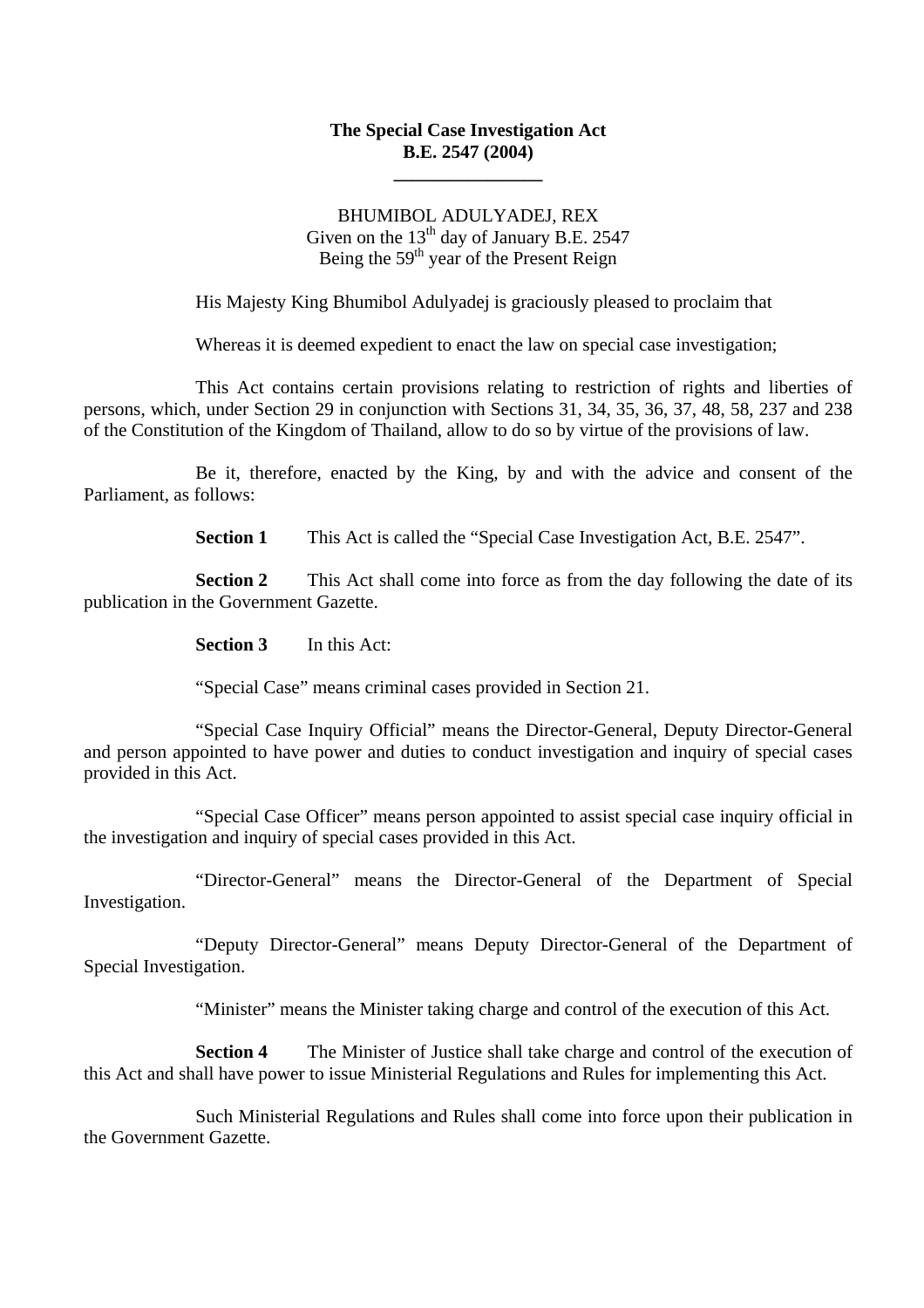#### **Chapter 1 Board of Special Case**

**Section 5** There shall be a Board of Special Case referred to in abbreviation as the "BSC". It shall consist of the Prime Minister acting as Chairman; the Minister of Justice as Vice Chairman; Permanent Secretary of the Ministry of Justice, Permanent Secretary of the Ministry of Finance, Permanent Secretary of the Ministry of Interior, Permanent Secretary of the Ministry of Commerce; the Attorney-General, Commissioner General of the Royal Thai Police, Secretary-General of the Office of the Council of State, Judge Advocate General, Governor of the Bank of Thailand, President of the Law Society and nine expert members appointed by the Cabinet, where at among whom shall be person having expertise and knowledge in each field of economics, banking and finance, information technology or law, acting as members.

The Director-General shall act as member and secretary and shall appoint no more than two officers from the Department of Special Investigation as assistant secretary.

**Section 6** Expert members shall have the qualifications and shall not be under any of the prohibitions as follows:

(1) having Thai nationality by birth;

 **\_\_\_\_\_\_\_\_\_\_\_\_\_** 

- (2) being not less than thirty-five years of age;
- (3) not being a bankrupt, incompetent or quasi-incompetent person;

(4) not being a member of the House of Representatives, a senator, a political official, member of local council, local administrator, committee member or person holding position responsible for administration of a political party, advisor or officer of any political party;

(5) not being ordered to suspend his/her government service or to be temporarily dismissed from his/her government service;

(6) not having been dismissed, removed or ordered to vacate office in government, State Agency or State enterprise due to his/her indisciplinary action;

(7) not having been imprisoned by a final judgment of the court to a term of imprisonment, except for an offence committed by negligence or petty offence;

(8) not being judged or ordered by the court for having assets seized and turned to the state due to a reason of unusual wealth or an unusual increase of their assets;

(9) not being prohibited by the Constitution of the Kingdom of Thailand to hold any office; and

(10) never having been removed by the Senate's resolution from a position under the Constitution of the Kingdom of Thailand where the five-year period of removal, starting from the day the Senate adopts the resolution, has not expired.

**Section 7** The expert members shall hold office for two years each term. Vacating member may be re-appointed but shall not hold office in excess of two consecutive terms.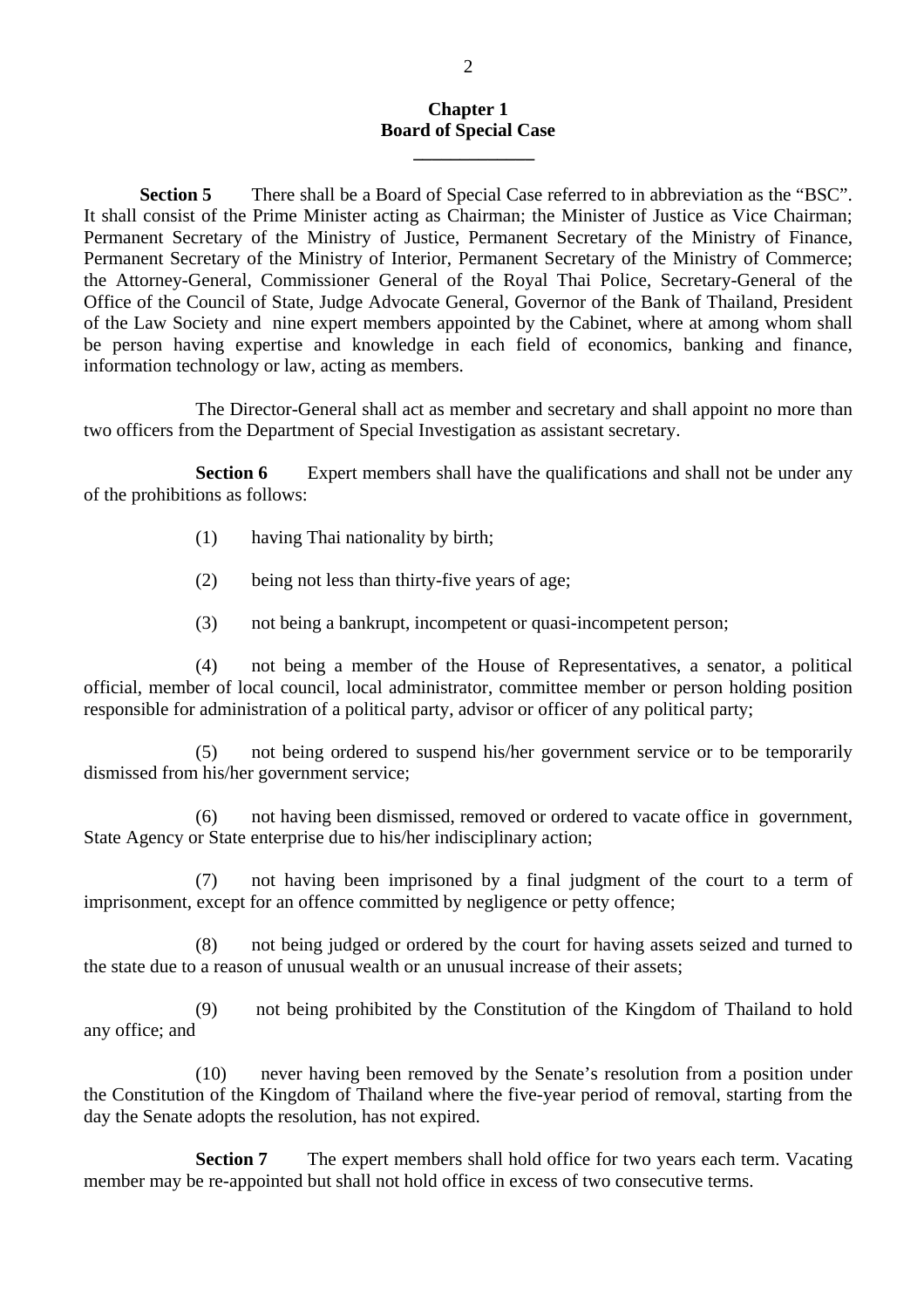If an expert member vacates his/her office by rotation but no new expert member has been appointed, the vacating member shall then retain office until a new member is appointed.

**Section 8** Other than by rotation, the expert member shall vacate office upon:

- (1) death;
- (2) resignation;
- (3) being imprisoned by a final judgment to a term of imprisonment;
- (4) lack of qualifications or having prohibited characteristics under Section 6; and

(5) dismissal by the Cabinet due to misconduct, negligence or dishonest conduct in his/her duty or inefficiency.

**Section 9** If an expert member vacates office before an expiration of his/her term, a new member shall be appointed within thirty days. Unless the period of the vacating member's office remains less than ninety days, an expert member may not be appointed.

An expert member so appointed shall hold office for the remaining term of the members still retaining office.

During the period when no expert member is appointed to fill the vacancy, the remaining members may continue performing their duties.

**Section 10** The BSC shall have the following powers and duties:

(1) to advise the Cabinet regarding the issuance of the Ministerial Regulations to determine special cases according to Section 21, paragraph one (1);

(2) to determine details of offence under Section 21, paragraph one (1);

(3) to adopt resolutions regarding other criminal cases according to Section 21, paragraph one (2);

(4) to determine requirements or rules which are provided to be the BSC's power or

duty;

(5) to monitor and assess results of compliance with this Act;

(6) to approve a Special Case Investigation curriculum; and

(7) to perform other duties according to this Act or those designated by the law to be the BSC's power and duties.

Nature of offence under paragraph one (2), resolutions under paragraph one (3) and regulations or rules under paragraph one (4) shall be published in the Government Gazette.

**Section 11**The meetings of the BSC will be regulated mutatis mutandis, by the provisions regarding the Board having power to conduct administrative procedures according to the laws governing public administration practices.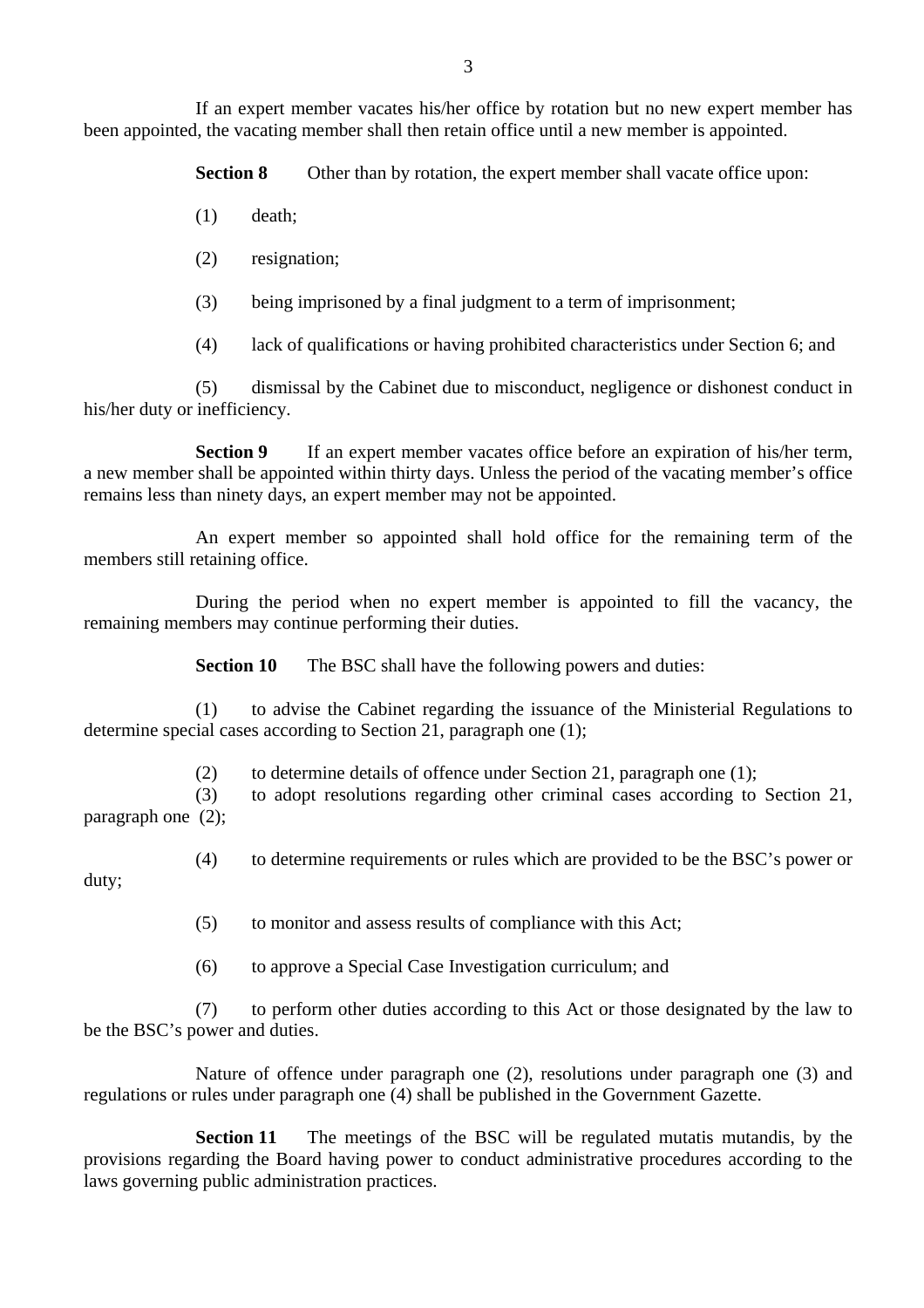**Section 12** The BSC shall have power to appoint a sub-committee to consider or perform its duties determined by the BSC where Section 11 shall apply mutatis mutandis.

**Section 13** The BSC members and members of the sub-committee shall receive remunerations at the rates specified by the Cabinets.

#### **Chapter 2 Special Case Inquiry Official and Special Case Officer**

**\_\_\_\_\_\_\_\_\_\_\_\_\_\_\_\_** 

**Section 14** The Department of Special Investigation shall have Special Case Inquiry Official and Special Case Officer performing duties in relation to special cases as provided herein.

**Section 15** The Special Case Inquiry Official shall be an ordinary civil servant and shall possess qualifications according to the law governing civil servant regulations.

Aside from qualifications mentioned in paragraph one; the Special Case Inquiry Official shall also have either one of the following special qualifications:

(1) being or having been a government official for no less than five years in a position of Special Case Officer at a level required by the Civil Service Sub-Commission of the Department of Special Investigation;

(2) graduating with a bachelor's degree in law and having experience proven useful for the performance hereunder after graduating for no less than three years, and holding a position which is not lower than Level 6 of an ordinary civil servant or other equivalent position in any state agency as required by the rules of the Civil Service Sub-Commission of the Department of Special Investigation;

(3) graduating with a master's degree in law or the barrister at law according to the curriculum of the Institute of Legal Education of the Thai Bar Association and having experience proven useful for the performance hereunder for no less than five years after graduation according to the rules required by the Civil Service Sub-Commission of Department of Special Investigation;

(4) graduating with a doctor of philosophy (Ph.D.) in law and having experience proven useful for the performance hereunder for a period of no less than three years after graduation according to the rules specified by the Civil Service Sub-Commission of Department of Special Investigation; and

(5) graduating with a bachelor's degree in any field and having experience proven useful for performance hereunder for no less than ten years after graduation according to the rules specified by the Civil Service Sub-Commission of Department of Special Investigation.

**Section 16** The Special Case Officer shall be ordinary civil servant and shall possess qualifications according to the law governing civil servant regulations.

Aside from qualifications stated in paragraph one, the Special Case Officer shall also have either of the following qualifications: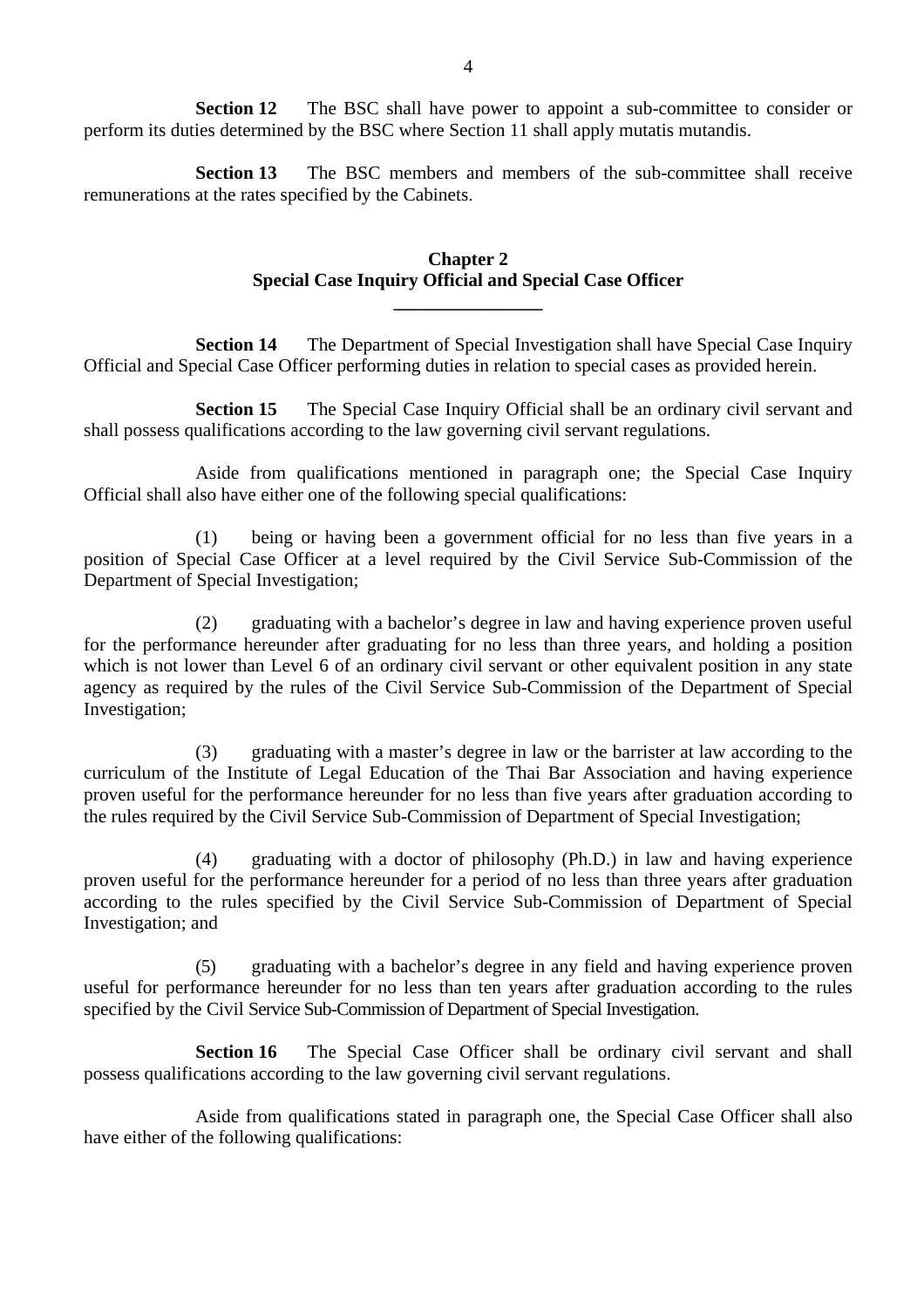(1) graduating with a bachelor's degree, a master's degree or a doctor of philosophy (Ph.D.) in law;

(2) graduating with a bachelor's degree in law and the barrister at law according to the curriculum of the Institute of Legal Education of the Thai Bar Association;

(3) graduating with a bachelor's degree in law and at least one other degree proven useful for the performance hereunder according to the rules required by the Director-General; and

(4) graduating with a bachelor's degree in any field and having experience proven useful for the performance hereunder after graduation for no less than two years according to the rules specified by the Director-General.

**Section 17** In case it is necessary for the interest of the government in the Special Case Investigation to have experienced and competent personnel to conduct investigation of Special Cases, or in the domain where there is a personnel shortage, the BSC may adopt a resolution exempting all or part of special qualifications stated in paragraph two of Section 15 or Section 16, as the case may be, when assigning and appointing any person in a particular case.

**Section 18** An ordinary civil servant assigned and appointed as a Special Case Inquiry Official shall possess qualifications as stated in Section 15 and shall pass a knowledge and capability assessment according to the rules specified by the Civil Service Sub-Commission, of the Department of Special Investigation; or he/she shall be the person as stated in Section 17, as the case may be, where the person must finish his/her Special Case Investigation course organized by the Department of Special Investigation.

The appointment of any person as a Special Case Inquiry Official pursuant to paragraph one shall be published in the Government Gazette.

**Section 19** Subject to Section 17, an ordinary civil servant assigned and appointed as a Special Case Officer shall possess qualifications as stated in Section 16 and pass a knowledge and capability assessment according to the rules specified by the Civil Service Sub-Commission, of the Department of Special Investigation.

The Special Case Officer appointed under paragraph one must attend a training course based on a curriculum organized by the Department of Special investigation before performing his/her duty.

**Section 20** The positions of Special Case Inquiry Official and Special Case Officer shall be the positions with special status according to the law governing civil servant regulations. In providing additional remuneration for the position with special status, it shall take into consideration its duty, quality of work and integrity, by comparing with remunerations given to other personnel in the justice system. This however shall be in line with the regulations of the Ministry of Justice upon the approval of the Ministry of Finance.

#### **Chapter 3 Special Case Investigation and Inquiry**

**\_\_\_\_\_\_\_\_\_\_\_\_** 

**Section 21** Special Cases required to be investigated according to this Act are the following criminal cases: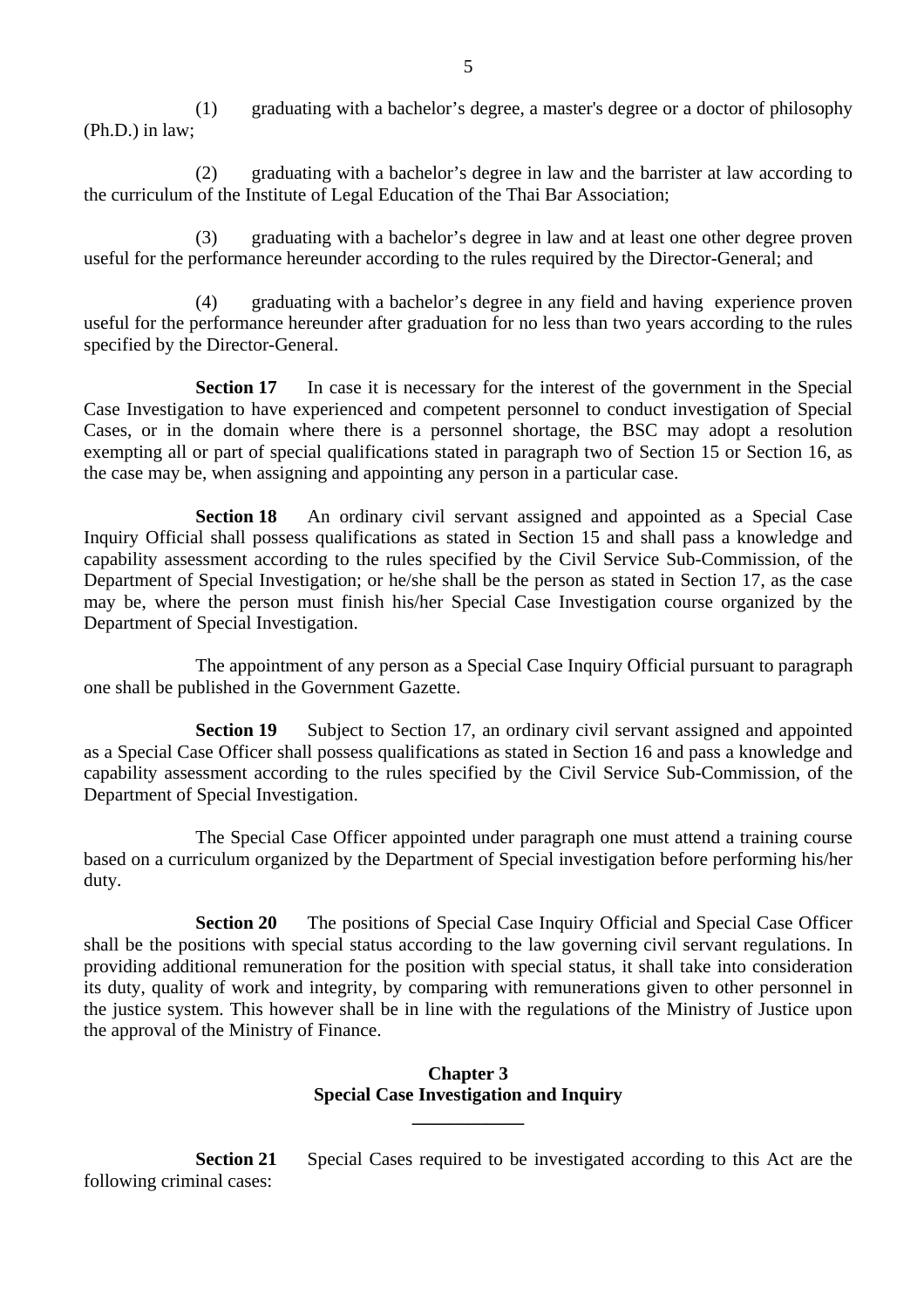(1) Criminal cases according to the laws provided in the Annex attached hereto and in the ministerial regulations as recommended by the BSC where such criminal cases shall have any of the following natures:

(a) It is a complex criminal case that requires special inquiry, investigation and special collection of evidence.

(b) It is a criminal case which has or might have a serious effect upon public order and moral, national security, international relations or the country's economy or finance.

(c) It is a criminal case which is a serious transnational crime or committed by organized criminal group ; or

(d) It is a criminal case in which influential person being a principal, instigator or supporter.

This however shall be in line with details of the offence provided by the BSC.

(2) Criminal cases other than those stated in (1) where the BSC resolves by no less than two-thirds votes of its existing Board members.

In a case of a single offence against various legal provisions and a particular provision is handled by Special Case Inquiry Official according to this Act, or in a case of several related or continuous offences and a particular offence is handled by the Special Case Inquiry Official according hereto, such Special Case Inquiry Official shall have a power to investigate offences against such other provisions or other matters and such case shall be considered as Special Case.

Any case which the investigation has already been completed by Special Case Inquiry Official shall be considered as Special Case Investigation according hereto.

This provision shall also apply to person who becomes a principal, instigator or supporter of an offence.

**Section 22** For the benefit of coordination to prevent and suppress crime in relation to Special Cases, the BSC shall have power to issue regulation on duty performing with Special Cases between government agencies as follows.

(1) Practices between agencies concerning acceptance of complaint or accusation, proceedings in relation to summons and criminal warrant, arrest, restraint, detention, search, or temporary release, investigation, inquiry, fining, transferring of special case and other proceedings in relation to criminal cases between government agencies which have authorities to prevent and suppress criminal cases;

(2) Scope of responsibilities of Administrative Official or Police Official, other government official, Special Case Inquiry Official and Special Case Officer to inquire and to investigate Special Case in order to suit the duties of each agency. Regarding the specialization, impact of commission crime and efficiency of crime prevention and suppression of criminal offences, related agencies may be required to form joint operation.

- Cases; and
- (3) Exchange of information relating to the prevention and suppression of Special

(4) Support from government agencies and government officials to perform duties relating to the investigation and inquiry of Special Cases.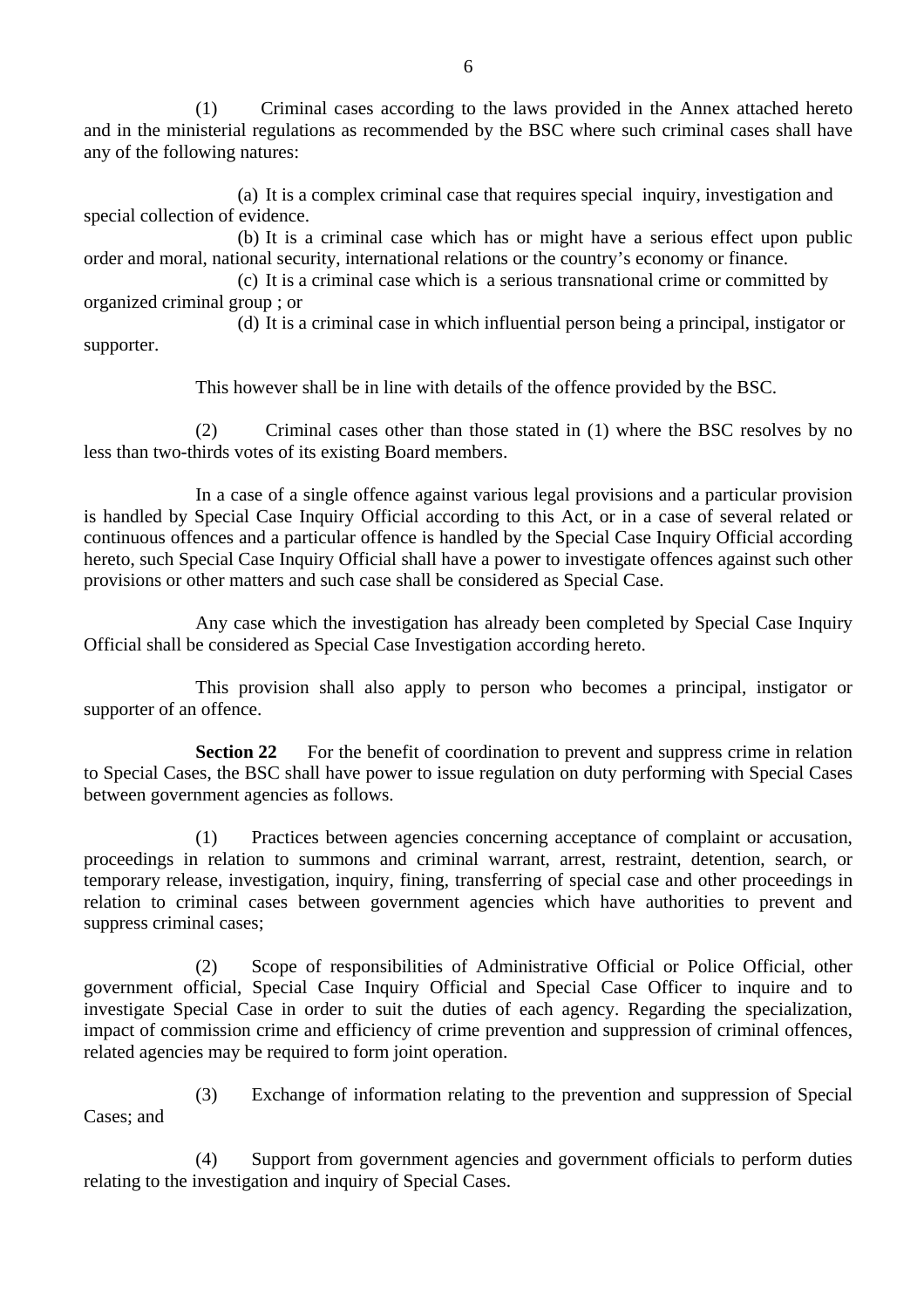After regulations under paragraph one are into force, government agencies shall have a duty to comply with such regulations. As such regulations determine a duty of state officials who are Administrative Officials, or Police Officials, or Inquiry Officials that they shall perform their duties according to the Criminal Procedure Code, then, it shall be considered that an action by such officials in related matters shall be an action of a person having power and duty to the investigation and inquiry according to the Criminal Procedure Code.

While there is no regulation under paragraph one, for any Special Case, an action conducted by any government official to comply with the Criminal Procedure Code relating to an investigation and inquiry of a Special Case in that matter shall be according to agreement between Department of Special Investigation and other agencies, unless BSC resolution is passed otherwise.

**Section 23** When performing his/her duty in relation to Special Case, the Special Case Inquiry Official shall have power to investigate Special Case and act as an Administrative Official, Police Official or Inquiry Official according to the Criminal Procedure Code, as the case may be.

The Special Case Officer shall have a duty to assist the Special Case Inquiry Official when performing duty in relation to Special Case to the extent assigned by the Special Case Inquiry Official only. When performing such duty, the Special Case Officer shall become an Administrative Official or a Police Official or an Inquiry Official according to the Criminal Procedure Code.

If necessary, the Director-General may order a civil servant or an employee of the Department of Special Investigation who is not a Special Case Inquiry Official or a Special Case Officer to perform a duty as an assistant to the Special Case Inquiry Official or the Special Case Officer to perform any task relating to the investigation in a Special Case.

When performing a special assignment as designated under paragraph three, such person shall be the Official according to the Penal Code and shall also have the same duties and power as the Special Case Officer, limiting however to that particular assignment only.

Rules and procedures of assignment and performance of duty under this Section shall be according to the regulations provided by the BSC.

**Section 24** To perform his/her duty hereunder, the Special Case Inquiry Official shall have the following power:

(1) To enter any dwelling place or a premise to search when there is a reasonable ground for suspecting that a person suspected of committing a Special Case offence is hiding there or possessing properties which is considered an offence or acquired by committing an offence, or which has been used or will be used in committing an offence of a Special Case, or which may be used as evidence, while there is also a reasonable ground to believe that by reason of the delay in obtaining a warrant of search, the person shall escape or the property may be relocated, hidden, destroyed or transformed from its original condition;

(2) To search any person or conveyance with a reasonable ground for suspecting that it contains a property the possession of which is considered an offence, or which is acquired by committing offence, or which is used or will be used in committing a Special Case offence or may be used as evidence;

(3) To issue a letter of inquiry or summon any financial institution, government agency, organization or state agency or state enterprise to dispatch competent officials to provide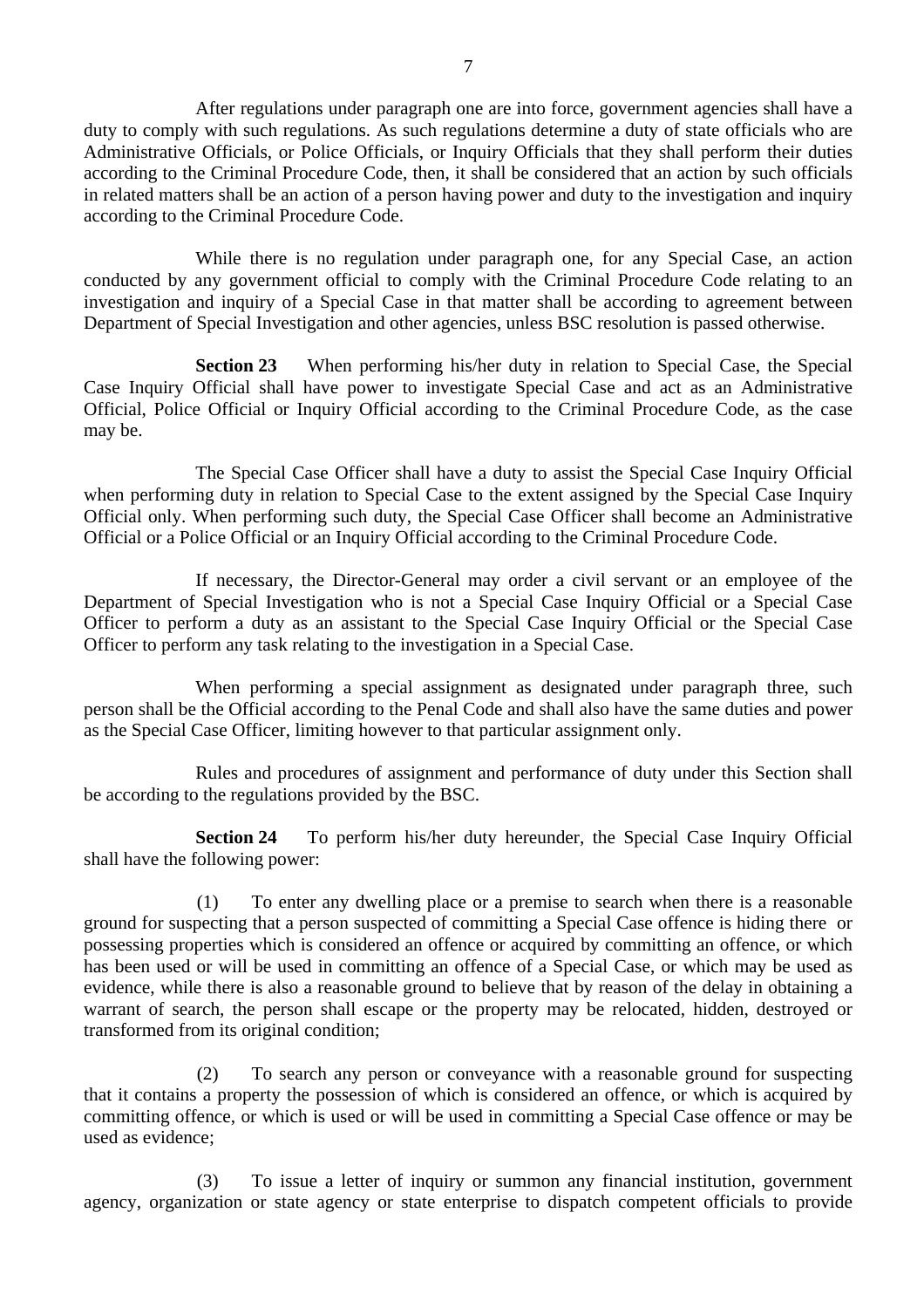statement, submit clarification in writing or send relevant accounts, documents or evidences for examination or clarification;

(4) To issue a letter of inquiry or summons any person to provide statement, submit clarification in writing or list of documents or any evidence for examination or supplement the consideration; and

(5) To seize or attach properties found or submitted in  $(1)$ ,  $(2)$ ,  $(3)$  and  $(4)$ .

 When exercising the power under paragraph one, the Special Case Inquiry Official shall comply with the rules provided by the BSC.

Limiting to an exercise of power under paragraph one, not only must the Special Case Inquiry Official search according to the procedures stated in the Criminal Procedure Code, but he/she must also express his/ her innocence prior to the search as well as report reason and result of the search in writing to his/her superior. He/She shall submit a report of reasonable doubt and a reason to believe that the place shall be searched in writing to the possessor of a searched dwelling places or premise. However, if no one is there, the Special Case Inquiry Official shall submit the copy of such record to the possessor as soon as possible. If the search takes place during night time after sunset, the Special Case Inquiry Official who leads the search must be a civil servant with ranking from Level 7 and above.

A Special Case Inquiry Official who leads the search shall submit a copy of the record of reasonable doubt and reason to believe under paragraph three as well as a copy of search record and a record of properties being seized or attached to the provincial court having jurisdiction over the searched area or the Criminal Court in Bangkok within 48 hours after the search ends as evidence.

The Special Case Inquiry Official of any level shall have all or part of the power and duty as provided in paragraph one, or must get permission by any person before acting as provided by the Director-General where an ID document will be given to the Special Case Inquiry Official who has been granted such permission. The Special Case Inquiry Official must present such document to relevant persons on every occasion.

**Section 25** In case where there is a reasonable ground to believe that any other document or information sent by post, telegram, telephone, facsimile, computer, communication device or equipment or any information technology media has been or may be used to commit a Special Case offence, the Special Case Inquiry Official approved by the Director-General in writing may submit an ex parte application to the Chief Judge of the Criminal Court asking for his/her order to permit the Special Case Inquiry Official to obtain such information.

When granting permission under paragraph one, the Chief Judge of the Criminal Court shall consider the effect on individual rights or any other right in conjunction with the following reasons and necessities:

(1) There is a reasonable ground to believe that an offence of a Special Case is or will be committed:

(2) There is a reasonable ground to believe that an access to the information will result in getting the information of a Special Case offence; and

(3) There is no more appropriate or efficient methods.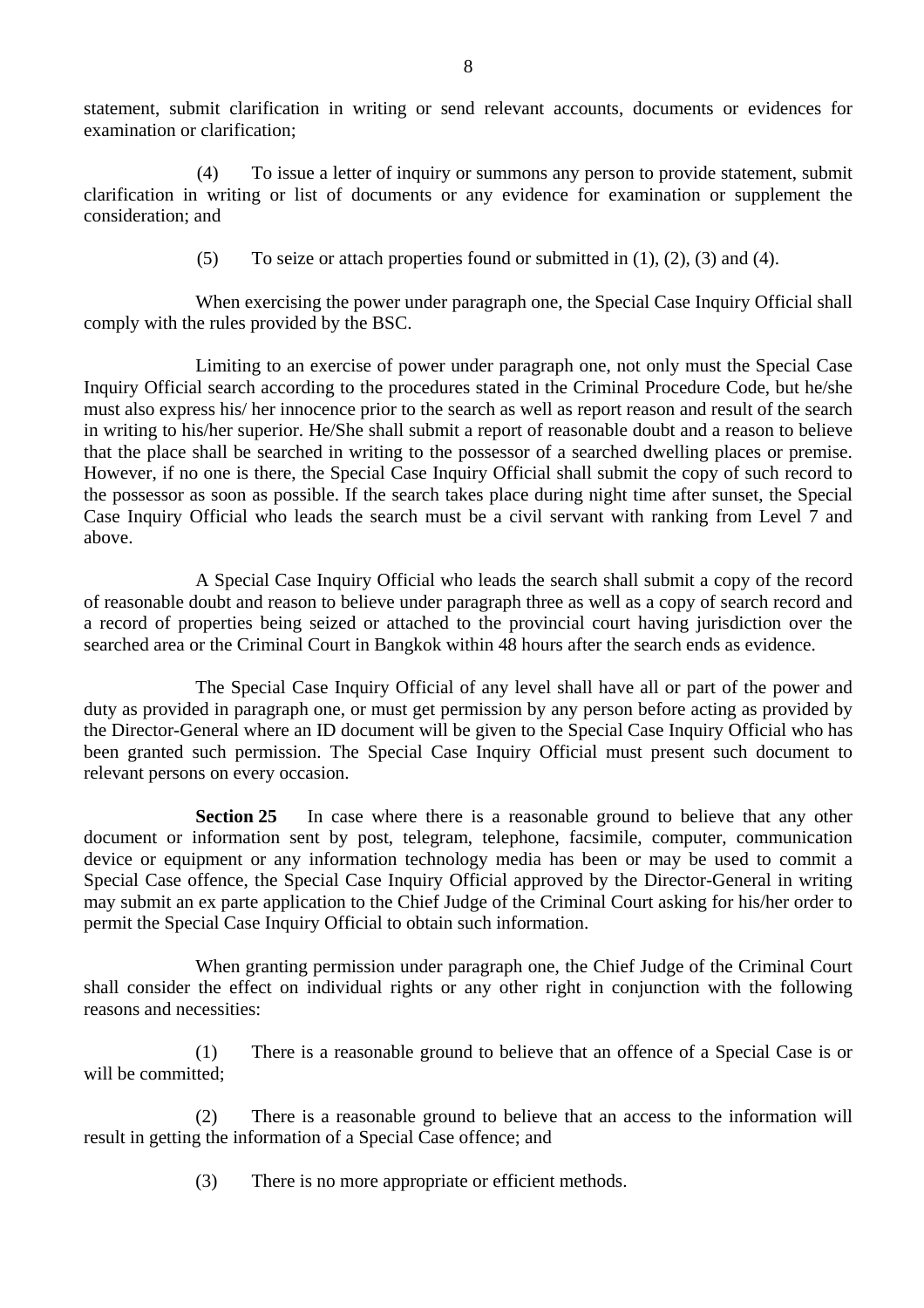The Chief Judge of the Criminal Court may grant permission under paragraph one for a period of no more than 90 days each time with any condition. For the purpose of this Section, any person related to the information stated in the media under such order is required to cooperate. After the permission, if it appears that the fact or a necessity is not as provided, or if there is any change in circumstances, the Chief Judge of the Criminal Court may change such permission order as appropriate.

After the Special Case Inquiry Official has executed according to the permission, he / she shall report that action to the Chief Judge of the Criminal Court for acknowledgement**.**

Only information acquired under paragraph one which is related to a Special Case offence as permitted under paragraph one shall be kept and used as evidence in the proceedings of such special case only. Other information shall be destroyed according to rules provided by BSC.

**Section 26** No person shall disclose information obtained from an operation under Section 25, unless it is the information with regard to a Special Case offence permitted under Section 25, and it is a performance under one's duty or power or under the law or the court's order.

**Section 27** If it is necessary and to benefit the compliance with this Act, the Director-General or person designated thereby shall have a power to have anyone prepare a document or evidence or falsify his/her identity in an organization or a group of people for the benefit of the investigation, which however shall be according to the regulations provided by the Director-General.

When preparing such document or evidence or when falsifying his/her identity in a particular organization or a group of persons for the purpose of the investigation as stated in paragraph one, this action shall be considered legitimate.

**Section 28** A Special Case Inquiry Official shall have a power to keep an exhibit or assign others to do so. In case the exhibit is not proper for keeping, or if keeping it involves a burden to the state, the Director-General shall have a power to order that the exhibit be auctioned or used for the government's interest after deducting any expenses. This however shall be according to the regulations provided by the Ministry of Justice.

**Section 29** For the purpose of performing its duties hereunder, the Department of Special Investigation shall be exempted from being governed by the laws on firearm, ammunition, explosive, firework and firearm imitation as well as the law governing control of military weaponry in the same manner as accorded to military and police forces under such laws. However, the possession and use of firearm, ammunition, explosive, firework, firearm imitation and military weaponry shall be according to the regulations provided by the Ministry of Justice.

**Section 30** For an investigation and inquiry of any Special Case which needs a special specific expertise, the Director-General may appoint a person having such qualification as a Special Case consultant.

 The Special Case consultant shall receive remuneration as stated in the regulations of the Ministry of Justice upon the approval of the Ministry of Finance.

**Section 31** Expenses used for investigation of Special Case as well as advancing disbursement shall be according to the regulations of the Ministry of Justice upon the approval of the Ministry of Finance.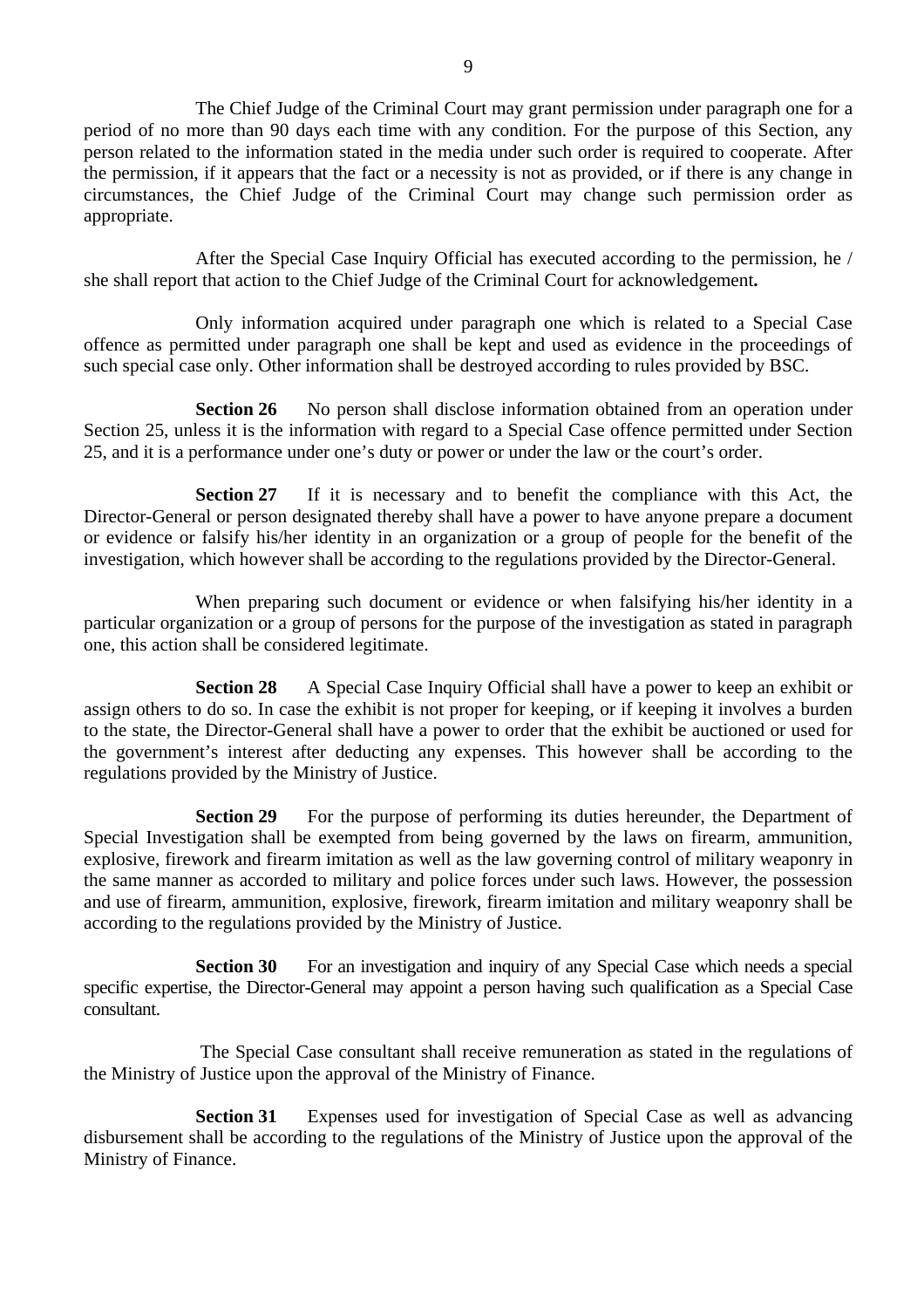**Section 32** For the efficiency of the suppression of Special Case offences, the BSC may approve Public Prosecutor or Military Prosecutor to inquire or participate in a Special Case or any type of the case, as the case may be, in order to give advice and examine evidence start from the beginning of an investigation process, as the case may be, unless such Special Case investigation has a particular characteristics as provided in Section 21, paragraph one (1) (c) or (d), where a Prosecutor or a Military prosecutor is required to conduct a joint investigation with the Special Case Inquiry Official in every case, as the case may be. However, such joint investigation or joint operation shall be in line with the rules and procedures as provided by the BSC.

**Section 33** In case of the necessity for the benefit of an investigation and inquiry of Special Case in particular, the Minister may propose to the Prime Minister, as head of the government, to issue an order according to the laws governing public administration regulations, to appoint governmental officials in other agencies to work at the Department of Special Investigation to assist an investigation and inquiry of such Special Case.

Governmental official under paragraph one shall become Special Case Inquiry Official or Special Case Officer to investigate and inquire a Special Case as appointed to.

**Section 34** In case of a Public prosecutor or a Military prosecutor, as the case may be, orders not to prosecute a case already investigated by Special Case Inquiry Official, it shall be the power and duty of the Director-General or those in other positions as provided in the Ministerial Regulation to prepare a dissenting opinion according to Section 145 of the Criminal Procedure Code or other laws in relation to the Criminal Procedure Code.

#### **Chapter 4 Committee of Special Case Inquiry Official**

**\_\_\_\_\_\_\_\_\_\_\_\_\_\_\_** 

**Section 35** There shall be a Committee of Special Case Inquiry Official referred to in abbreviation as the "CSIO", which consists of:

(1) The Civil Service Commission representative, the Office of the Attorney-General representative, the Royal Thai Police representative and a representative from the Judge Advocate General's Department;

(2) One Dean of Faculty of Law or equivalent of all state universities who is selected among the deans; and one Dean of Faculty of Law or equivalent of all private universities who is selected among the deans;

(3) Three Special Case Inquiry Officials with ranking at Level 8 and above elected among the Special Case Inquiry Officials; and

(4) Three civil servants from the Ministry of Justice with ranking at Level 9 and above who are not those Department of Investigation's officials and are appointed by the Permanent Secretary of the Ministry of Justice.

Members under paragraph one shall elect one member among themselves to become chairman and propose to the Minister for appointment.

The Director-General shall appoint one government officials in the Department of Special Investigation Department with ranking at Level 8 and above as secretary to the meeting.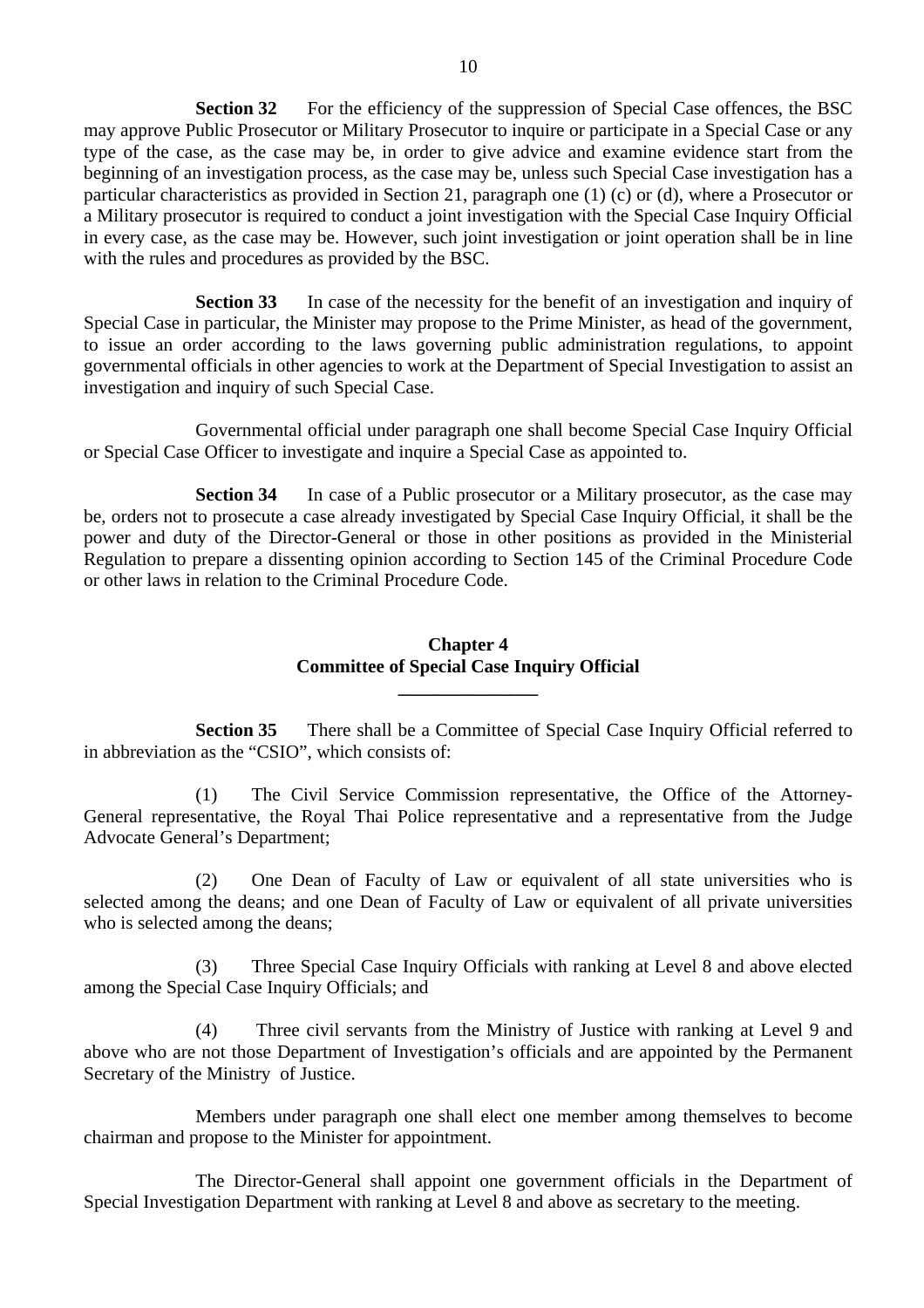The criteria and procedures to choose members of the Committee under paragraph one (3) shall be according to the regulations provided by the Ministry of Justice.

**Section 36** Members under Section 35, paragraph one (2), (3) and (4) shall hold office for two years each time. They may be re-appointed but shall not hold office in excess of two consecutive terms.

Other than by rotation, members under paragraph one shall vacate office upon:

- (1) death;
- (2) resignation;
- (3) leaving his/her deanship or government service in the Ministry of Justice; and

(4) being dismissed by a resolution of Committee of Special Case Inquiry Official which resolves by no less than three-fourths of its total members due to his/her misconduct and inappropriate behavior while being member of the CSIO.

In the case where dean vacates office at the expiration of term, the members shall perform their duties until the expiration of the term.

Section 7, paragraph two, Section 8 and Section 11 shall apply mutatis mutandis.

**Section 37** Where Superior of a Special Case Inquiry Official issues any of the following orders:

(1) transferring the Special Case Inquiry Official to other positions for other reason than promotion or annual removal, or if it is a case of disciplinary action, or in the case that the Special Case Inquiry Official becomes an accused in a criminal case after the court has accepted the charge;

(2) not granting an annual salary increase to the Special Case Inquiry Official; and

(3) subjecting the Special Case Inquiry Official to a disciplinary action,

then, the superior shall submit opinions together with reasons to the CSIO to consider whether or not such order is legitimate and appropriate.

The CSIO shall provide its opinion within 15 days from the date an opinion was received from the superior.

If the CSIO's opinion is contradicts with the superior's, the superior may issue an order according to opinions, but shall also present the CSIO's disagreement in that order.

**Section 38** At the end of a fiscal year, the CSIO shall summarize results of the operation and special remarks to the Minister. The Department of Special Investigation shall help preparing the CSIO report.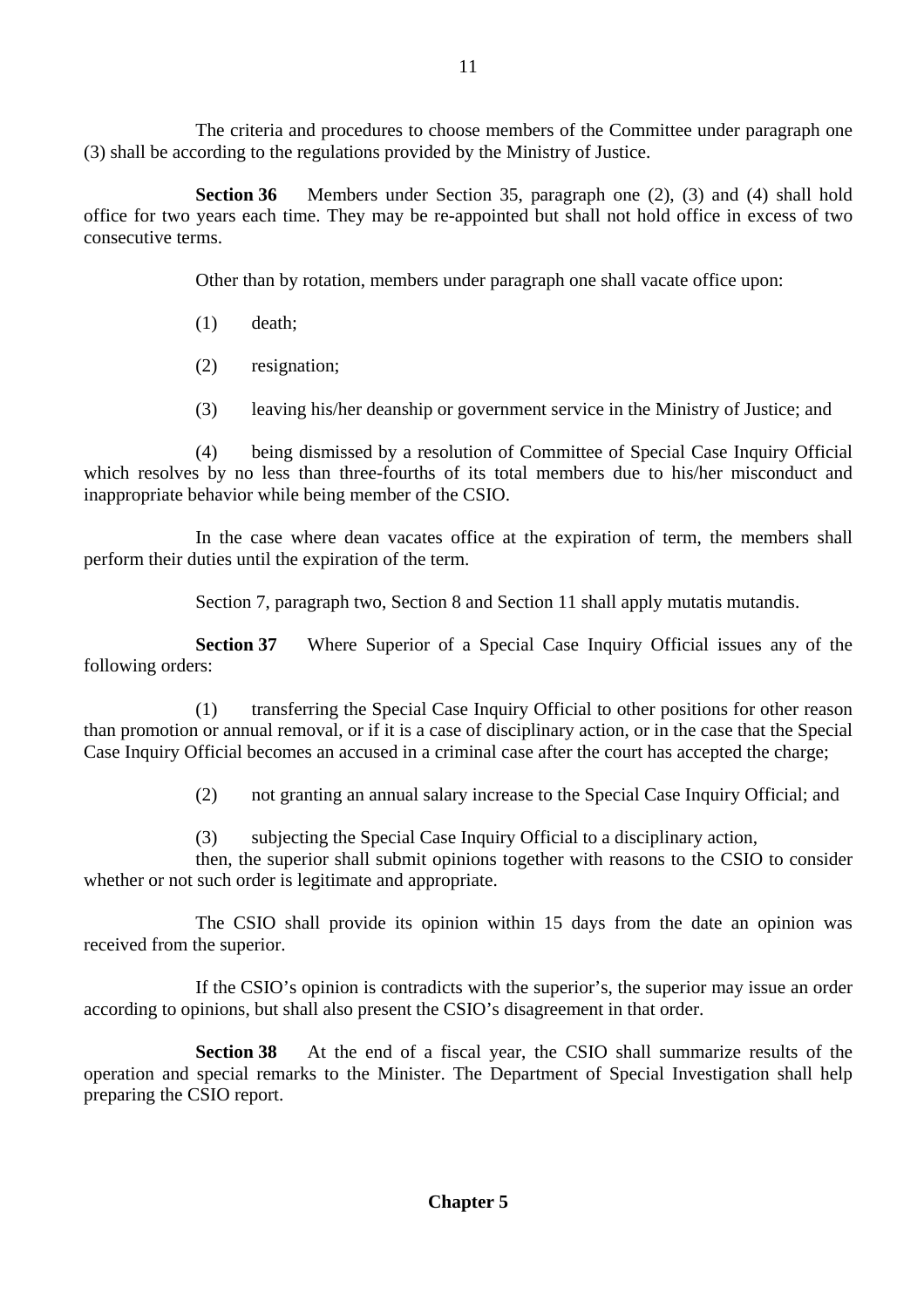#### **Penalties \_\_\_\_\_\_\_\_\_\_\_\_**

**Section 39** Any person who violates Section 26 shall be subjected to an imprisonment from three to five years or a fine from sixty thousands up to one hundred thousands Baht, or both.

Should an offence under paragraph one be committed by Special Case Inquiry Official, Special Case Officer, public prosecutor who joins the investigation or who joins the operation under Section 32, or by a joint staff according to Section 25, the offender shall be subjected to three times of the punishment provided in paragraph one.

**Section 40** Any person who performs his/her duty according to Section 27 but acts beyond the purpose of investigation under this Act to seek illegitimate interests for himself/herself or others shall not be protected by Section 27, paragraph two. Should such offence be a criminal case, he/she shall be subjected to two times of the punishment provided for such offence.

**Section 41** Any person not facilitating or giving statement or failing to submit account, document or evidence to Special Case Inquiry Official according to Section 24, paragraph one (3) or (4), as the case may be, shall be subject to no more than one year's imprisonment, or a fine of no more than twenty thousands Baht or both.

#### **Transitory Provisions \_\_\_\_\_\_\_\_\_\_\_\_\_\_\_**

**Section 42** Prior to or within one year from the effective date hereof, Section 15, paragraph two, Section 16, paragraph two, Section 18 and Section 19 shall not apply to an assignment and appointment of Special Case Inquiry Official or Special Case Officer, as the case may be. The assignment and appointment shall be according to the law governing civil servant regulations.

The persons assigned and appointed as Director-General, Deputy Director-General, Special Case Inquiry Official and Special Case Officer pursuant to paragraph one shall be considered as the Director-General, Deputy Director-General, Special Case Inquiry Official and Special Case Officer under this Act.

**Section 43** At the initial period, when no expert members are appointed, the BSC which consists of *ex officio* members shall carry out this Act but no more than one hundred and eighty days from the date this Act has come into force.

**Section 44** Those Special Cases that are in process and have not reached the final judgment within the date this Act has come into force, the Inquiry Official who has the power according that criminal offence shall remain in charge of these cases until the final judgment has been reached, except that the BSC reaches consensus to entrust power to Special Case Inquiry Official.

----------------------------

 Countersigned by Pol.Lt.Col.Thaksin Shinawatra Prime Minister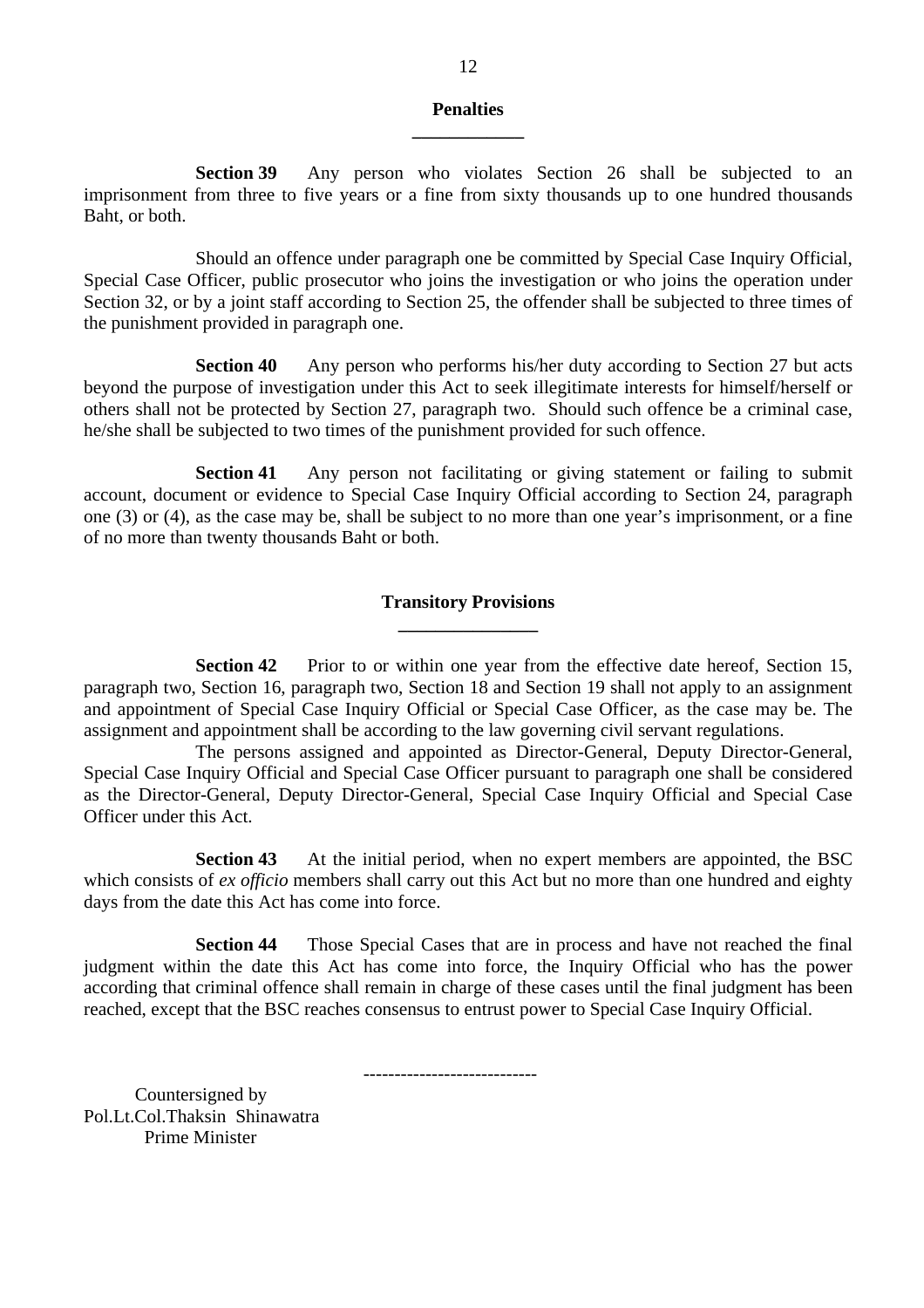## **Laws Stipulated in the Annex Attached to the Special Case Investigation Act**

- 1. Law on Loan Amounting to Public Cheating and Fraud
- 2. Competition Act
- 3. Commercial Banking Act
- 4. Law on the Finance Business Securities Business and Credit Foncier Business
- 5. Chain Loan Control Act
- 6. Foreign Exchange Control Act
- 7. Law on Government Procurement Fraud
- 8. Act for the Protection of Layout-Designs of Integrated Circuits
- 9. Consumer Protection Act
- 10. Trademark Act
- 11. Currency Act
- 12. Tax and Duty Compensation of Exported Goods Produced in the Kingdom Act
- 13. Interest on Loan by the Financial Institution Act
- 14. Bank of Thailand Act
- 15. Public Company Act
- 16. Anti Money Laundering Act
- 17. The Industrial Product Standard Act
- 18. Copyright Act
- 19. Board of Investment Commission Act
- 20. Enhancement and Conservation of National Environmental Quality Act
- 21. Patent Act
- 22. Security and Exchange Commission Act